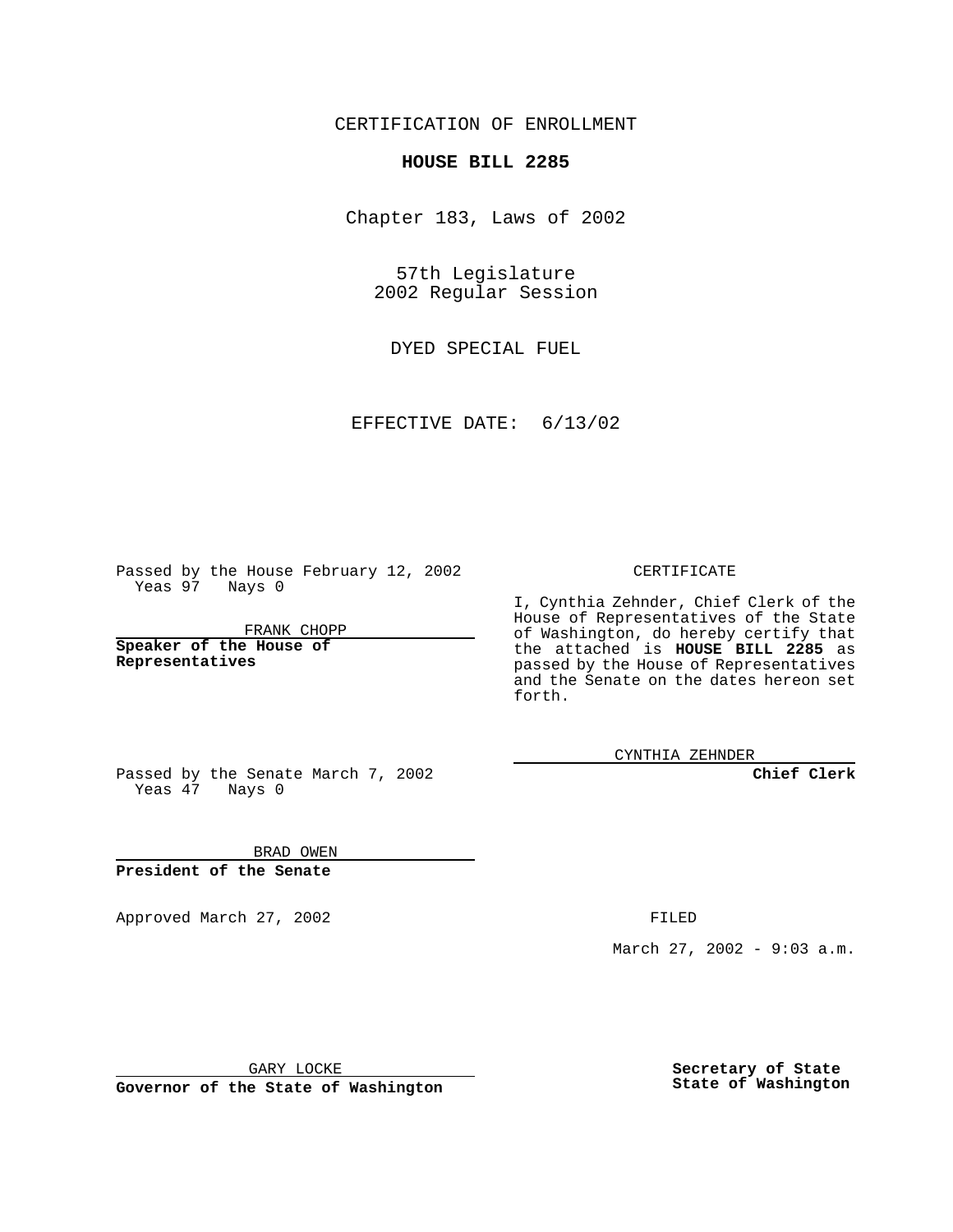## **HOUSE BILL 2285** \_\_\_\_\_\_\_\_\_\_\_\_\_\_\_\_\_\_\_\_\_\_\_\_\_\_\_\_\_\_\_\_\_\_\_\_\_\_\_\_\_\_\_\_\_\_\_

\_\_\_\_\_\_\_\_\_\_\_\_\_\_\_\_\_\_\_\_\_\_\_\_\_\_\_\_\_\_\_\_\_\_\_\_\_\_\_\_\_\_\_\_\_\_\_

Passed Legislature - 2002 Regular Session

## **State of Washington 57th Legislature 2002 Regular Session**

**By** Representatives Fisher, Hatfield, Mitchell and Haigh; by request of Department of Licensing

Read first time 01/14/2002. Referred to Committee on Transportation.

 AN ACT Relating to dyed special fuel; amending RCW 82.38.020, 82.38.030, 82.38.065, and 82.38.170; and prescribing penalties.

BE IT ENACTED BY THE LEGISLATURE OF THE STATE OF WASHINGTON:

 **Sec. 1.** RCW 82.38.020 and 2001 c 270 s 4 are each amended to read as follows:

 The definitions in this section apply throughout this chapter unless the context clearly requires otherwise.

 (1) "Blended special fuel" means a mixture of undyed diesel fuel and another liquid, other than a de minimis amount of the liquid, that can be used as a fuel to propel a motor vehicle.

 (2) "Blender" means a person who produces blended special fuel outside the bulk transfer-terminal system.

 (3) "Bond" means a bond duly executed with a corporate surety qualified under chapter 48.28 RCW, which bond is payable to the state of Washington conditioned upon faithful performance of all requirements of this chapter, including the payment of all taxes, penalties, and other obligations arising out of this chapter.

 (4) "Bulk transfer-terminal system" means the special fuel distribution system consisting of refineries, pipelines, vessels, and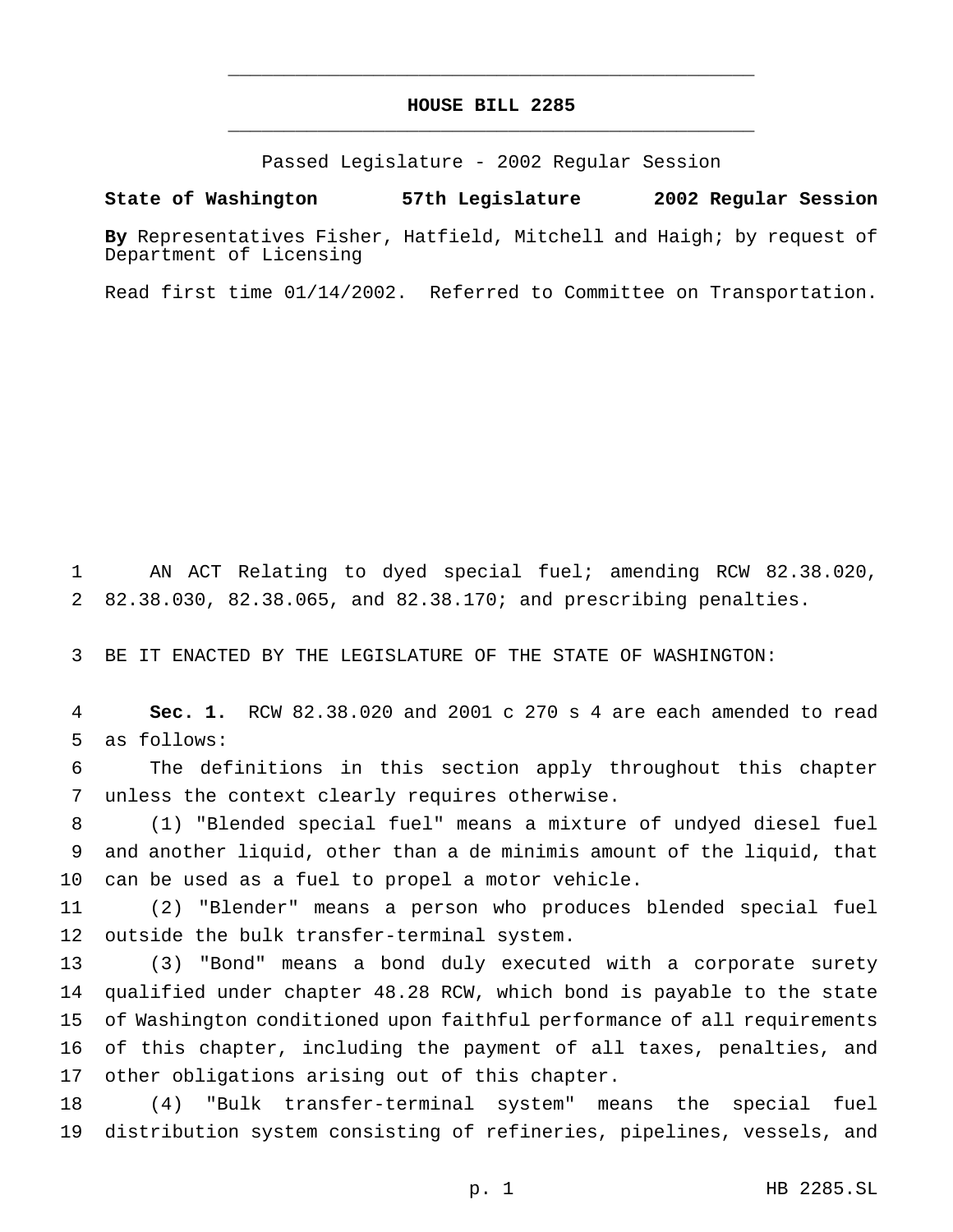terminals. Special fuel in a refinery, pipeline, vessel, or terminal is in the bulk transfer-terminal system. Special fuel in the fuel tank of an engine, motor vehicle, or in a railcar, trailer, truck, or other equipment suitable for ground transportation is not in the bulk transfer-terminal system.

 (5) "Bulk transfer" means a transfer of special fuel by pipeline or vessel.

 (6) "Bulk storage" means the placing of special fuel into a receptacle other than the fuel supply tank of a motor vehicle.

(7) "Department" means the department of licensing.

 (8) "Dyed special fuel user" means a person authorized by the internal revenue code to operate a motor vehicle on the highway using dyed special fuel, in which the use is not exempt from the special fuel tax.

 (9) "Evasion" or "evade" means to diminish or avoid the computation, assessment, or payment of authorized taxes or fees through:

18 (a) A knowing: False statement; omission; misrepresentation of 19 fact; or other act of deception;  $((\theta \cdot \mathbf{r}))$ 

20 (b) An intentional: ((Omission;)) Failure to file a return or 21 report; or other act of deception; or

22 (c) The unlawful use of dyed special fuel.

 (10) "Export" means to obtain special fuel in this state for sales or distribution outside the state.

 (11) "Highway" means every way or place open to the use of the public, as a matter of right, for the purpose of vehicular travel.

 (12) "Import" means to bring special fuel into this state by a means of conveyance other than the fuel supply tank of a motor vehicle. (13) "International fuel tax agreement licensee" means a special

 fuel user operating qualified motor vehicles in interstate commerce and licensed by the department under the international fuel tax agreement.

 (14) "Lessor" means a person: (a) Whose principal business is the bona fide leasing or renting of motor vehicles without drivers for compensation to the general public; and (b) who maintains established places of business and whose lease or rental contracts require the motor vehicles to be returned to the established places of business.

 (15) "Licensee" means a person holding a license issued under this chapter.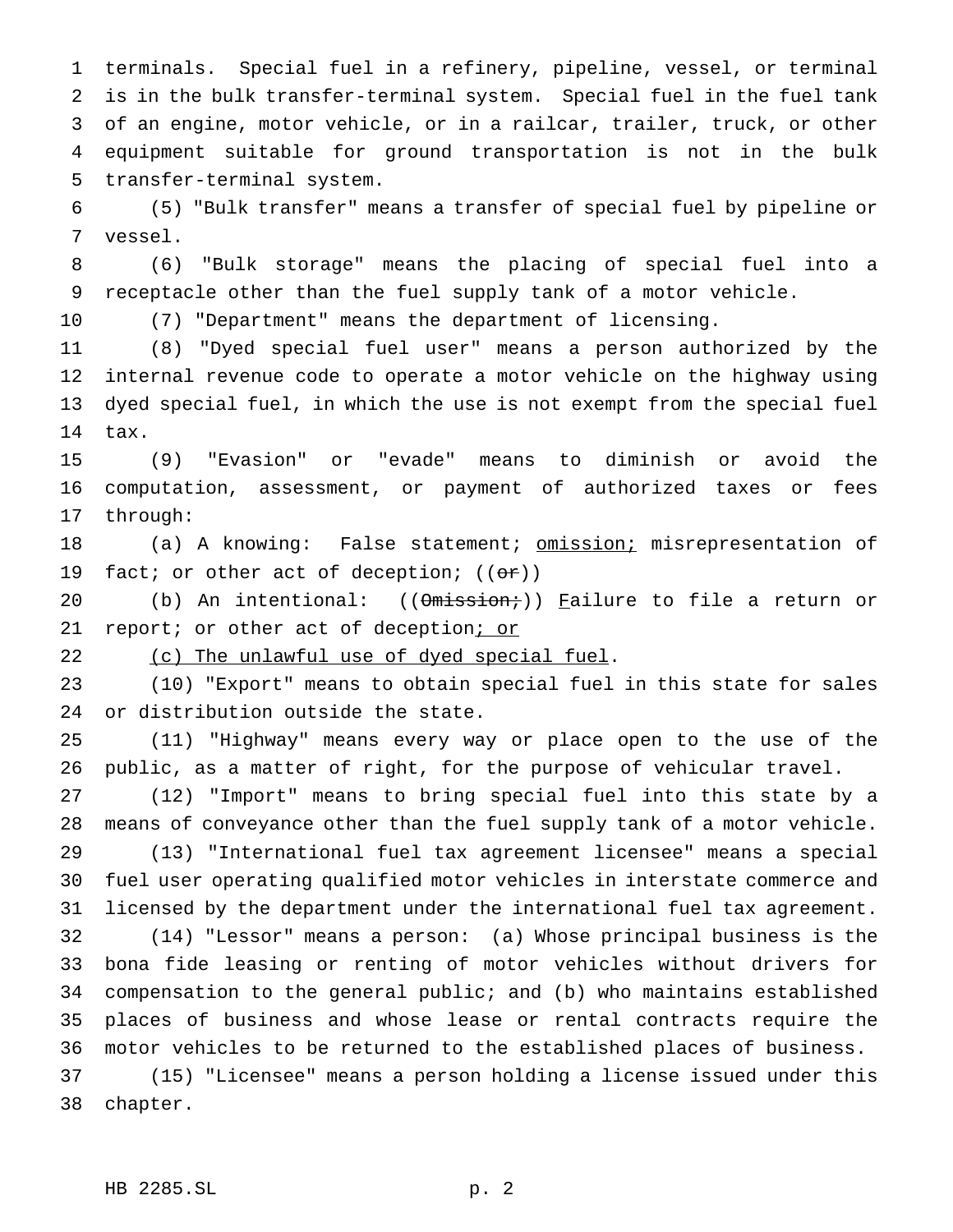(16) "Motor vehicle" means a self-propelled vehicle designed for operation upon land utilizing special fuel as the means of propulsion. (17) "Natural gas" means naturally occurring mixtures of hydrocarbon gases and vapors consisting principally of methane, whether in gaseous or liquid form.

 (18) "Person" means a natural person, fiduciary, association, or corporation. The term "person" as applied to an association means and includes the partners or members thereof, and as applied to corporations, the officers thereof.

 (19) "Position holder" means a person who holds the inventory position in special fuel, as reflected by the records of the terminal operator. A person holds the inventory position in special fuel if the person has a contractual agreement with the terminal for the use of storage facilities and terminating services at a terminal with respect to special fuel. "Position holder" includes a terminal operator that owns special fuel in their terminal.

 (20) "Rack" means a mechanism for delivering special fuel from a refinery or terminal into a truck, trailer, railcar, or other means of nonbulk transfer.

 (21) "Refiner" means a person who owns, operates, or otherwise controls a refinery.

 (22) "Removal" means a physical transfer of special fuel other than by evaporation, loss, or destruction.

 (23) "Special fuel" means and includes all combustible gases and liquids suitable for the generation of power for propulsion of motor vehicles, except that it does not include motor vehicle fuel as defined in chapter 82.36 RCW, nor does it include dyed special fuel as defined 28 by federal regulations, unless the use is in violation of this chapter. 29 ((However, if the federal regulations authorize dyed special fuel to be used in highway vehicles, that usage is considered taxable under this 31 chapter, unless otherwise exempted.)) If a person holds for sale, sells, purchases, or uses any dyed special fuel in violation of this 33 chapter, all dyed special fuel held for sale, sold, purchased, stored, 34 or used by that person is considered special fuel, and the person is subject to all presumptions, reporting, and recordkeeping requirements 36 and other obligations which apply to special fuel, along with payment 37 of any applicable taxes, penalties, or interest for illegal use.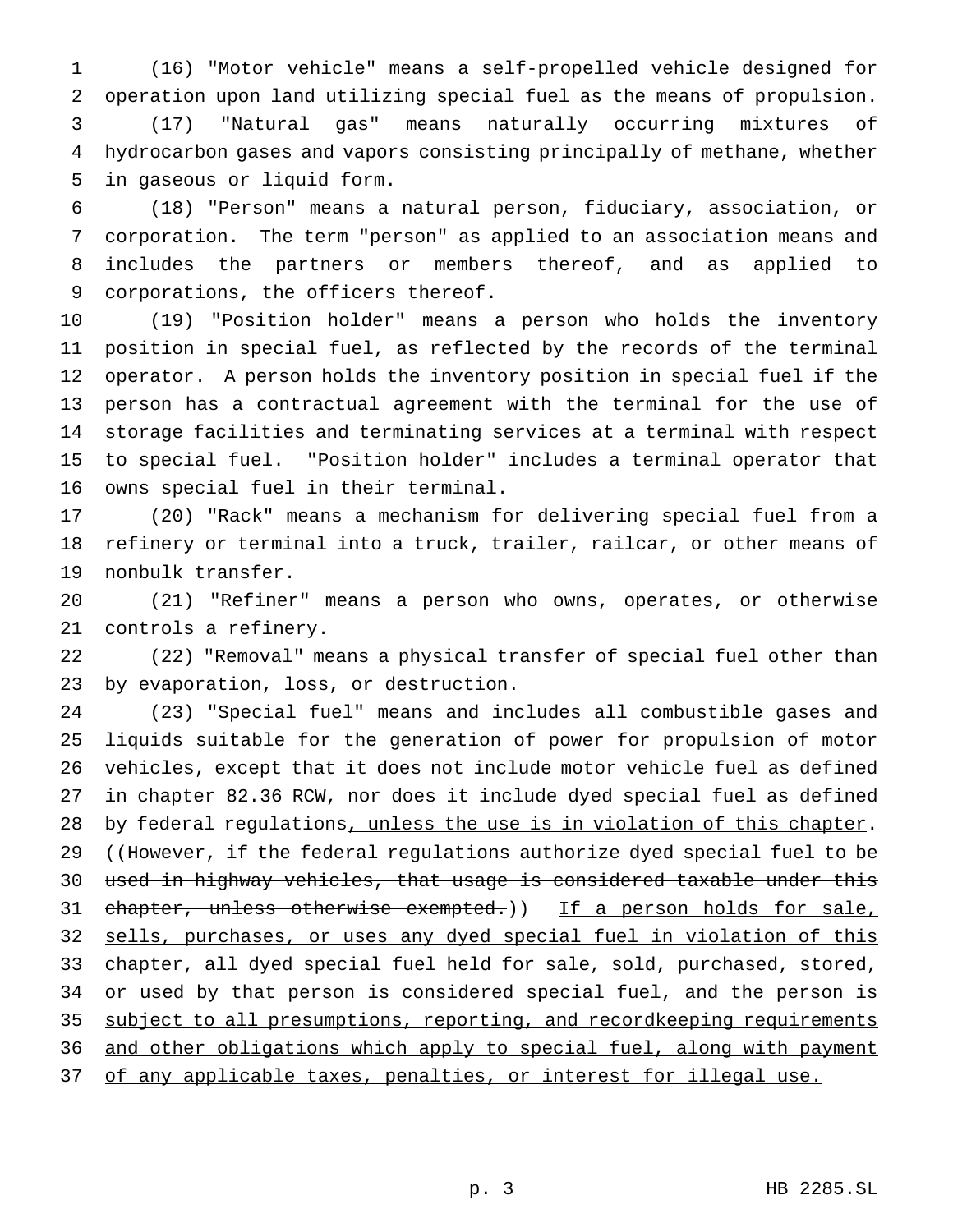(24) "Special fuel distributor" means a person who acquires special fuel from a supplier, distributor, or licensee for subsequent sale and distribution.

 (25) "Special fuel exporter" means a person who purchases special fuel in this state and directly exports the fuel by a means other than the bulk transfer-terminal system to a destination outside of the state.

 (26) "Special fuel importer" means a person who imports special fuel into the state by a means other than the bulk transfer-terminal system. If the importer of record is acting as an agent, the person for whom the agent is acting is the importer. If there is no importer of record, the owner of the special fuel at the time of importation is the importer.

 (27) "Special fuel supplier" means a person who holds a federal certificate issued under the internal revenue code and authorizes the person to tax-free transactions on special fuel in the bulk transfer-terminal system.

 (28) "Special fuel user" means a person engaged in uses of special fuel that are not specifically exempted from the special fuel tax imposed under this chapter.

 (29) "Terminal" means a special fuel storage and distribution facility that has been assigned a terminal control number by the internal revenue service, is supplied by pipeline or vessel, and from which reportable special fuel is removed at a rack.

 (30) "Terminal operator" means a person who owns, operates, or otherwise controls a terminal.

 (31) "Two-party exchange" or "buy-sell agreement" means a transaction in which taxable special fuel is transferred from one licensed supplier to another licensed supplier under an exchange or buy-sell agreement whereby the supplier that is the position holder agrees to deliver taxable special fuel to the other supplier or the other supplier's customer at the rack of the terminal at which the delivering supplier is the position holder.

 **Sec. 2.** RCW 82.38.030 and 2001 c 270 s 6 are each amended to read as follows:

 (1) There is hereby levied and imposed upon special fuel users a tax at the rate computed in the manner provided in RCW 82.36.025 on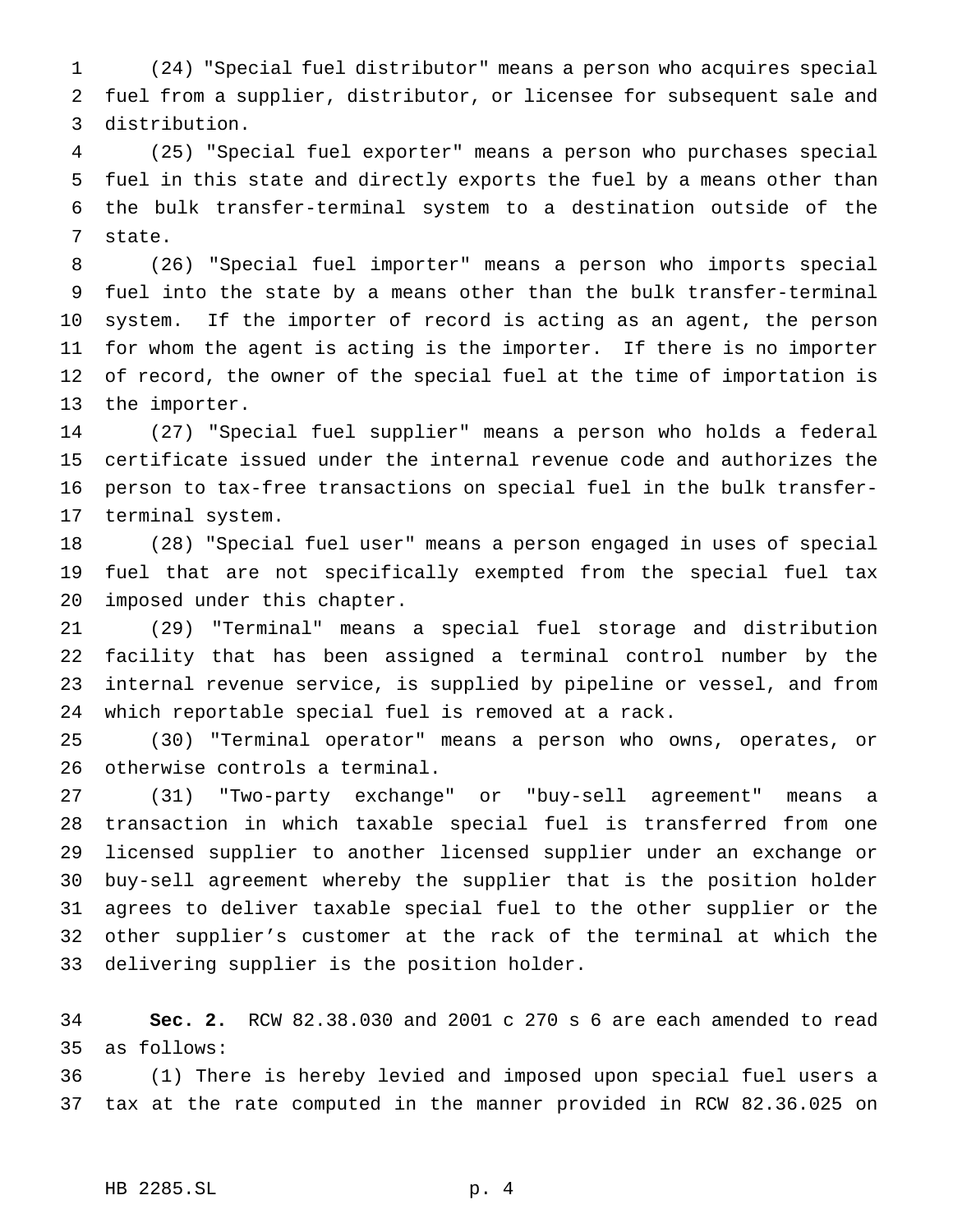each gallon of special fuel, or each one hundred cubic feet of compressed natural gas, measured at standard pressure and temperature. (2) The tax imposed by subsection (1) of this section is imposed

when:

 (a) Special fuel is removed in this state from a terminal if the special fuel is removed at the rack unless the removal is to a licensed exporter for direct delivery to a destination outside of the state, or the removal is to a special fuel distributor for direct delivery to an international fuel tax agreement licensee under RCW 82.38.320;

 (b) Special fuel is removed in this state from a refinery if either of the following applies:

 (i) The removal is by bulk transfer and the refiner or the owner of the special fuel immediately before the removal is not a licensee; or (ii) The removal is at the refinery rack unless the removal is to a licensed exporter for direct delivery to a destination outside of the state, or the removal is to a special fuel distributor for direct delivery to an international fuel tax agreement licensee under RCW 82.38.320;

 (c) Special fuel enters into this state for sale, consumption, use, or storage if either of the following applies:

 (i) The entry is by bulk transfer and the importer is not a licensee; or

(ii) The entry is not by bulk transfer;

 (d) Special fuel is sold or removed in this state to an unlicensed entity unless there was a prior taxable removal, entry, or sale of the special fuel;

 (e) Blended special fuel is removed or sold in this state by the blender of the fuel. The number of gallons of blended special fuel subject to tax is the difference between the total number of gallons of blended special fuel removed or sold and the number of gallons of previously taxed special fuel used to produce the blended special fuel; (f) Dyed special fuel is used on a highway, as authorized by the internal revenue code, unless the use is exempt from the special fuel tax;

 (g) Dyed special fuel is held for sale, sold, used, or is intended 36 to be used in violation of this chapter;

37 (h) Special fuel purchased by an international fuel tax agreement licensee under RCW 82.38.320 is used on a highway; and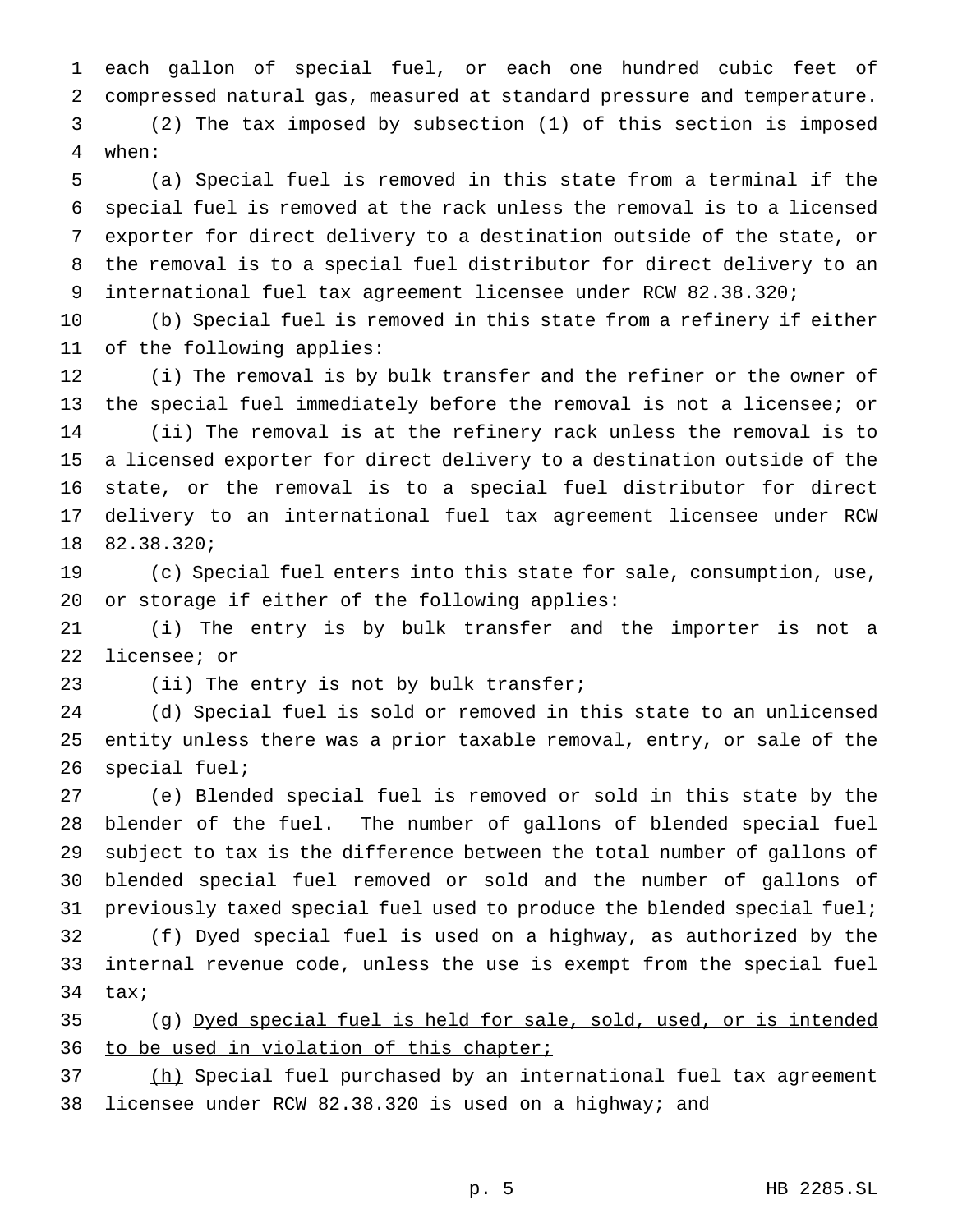1 (( $\frac{h}{h}$ )) (i) Special fuel is sold by a licensed special fuel supplier to a special fuel distributor, special fuel importer, or special fuel blender and the special fuel is not removed from the bulk transfer-terminal system.

 (3) The tax imposed by this chapter, if required to be collected by the licensee, is held in trust by the licensee until paid to the department, and a licensee who appropriates or converts the tax collected to his or her own use or to any use other than the payment of the tax to the extent that the money required to be collected is not available for payment on the due date as prescribed in this chapter is guilty of a felony, or gross misdemeanor in accordance with the theft and anticipatory provisions of Title 9A RCW. A person, partnership, corporation, or corporate officer who fails to collect the tax imposed by this section, or who has collected the tax and fails to pay it to the department in the manner prescribed by this chapter, is personally liable to the state for the amount of the tax.

 **Sec. 3.** RCW 82.38.065 and 1998 c 176 s 56 are each amended to read as follows:

19 A person may ((not)) operate or maintain a licensed or required to 20 be licensed motor vehicle ((on a public highway of this state)) with 21 dyed special fuel in the fuel supply tank ((unless)) only if the use is 22 authorized by the internal revenue code and the person is either the 23 holder of an uncanceled dyed special fuel user license issued ((to him 24 or her by the department)) or the use is exempt from the special fuel 25 tax. A person may maintain dyed special fuel for a taxable use in bulk storage if the person is the holder of an uncanceled dyed special fuel 27 user license issued under this chapter. The special fuel tax set forth in RCW 82.38.030 is imposed on users of dyed special fuel authorized by the internal revenue code to operate on-highway motor vehicles using dyed special fuel, unless the use is exempt from the special fuel tax. 31 It is unlawful for any person to sell, use, hold for sale, or hold for intended use dyed special fuel in a manner in violation of this 33 chapter.

 **Sec. 4.** RCW 82.38.170 and 1998 c 176 s 70 are each amended to read as follows:

 (1) If any licensee fails to pay any taxes collected or due the state of Washington within the time prescribed by RCW 82.38.150 and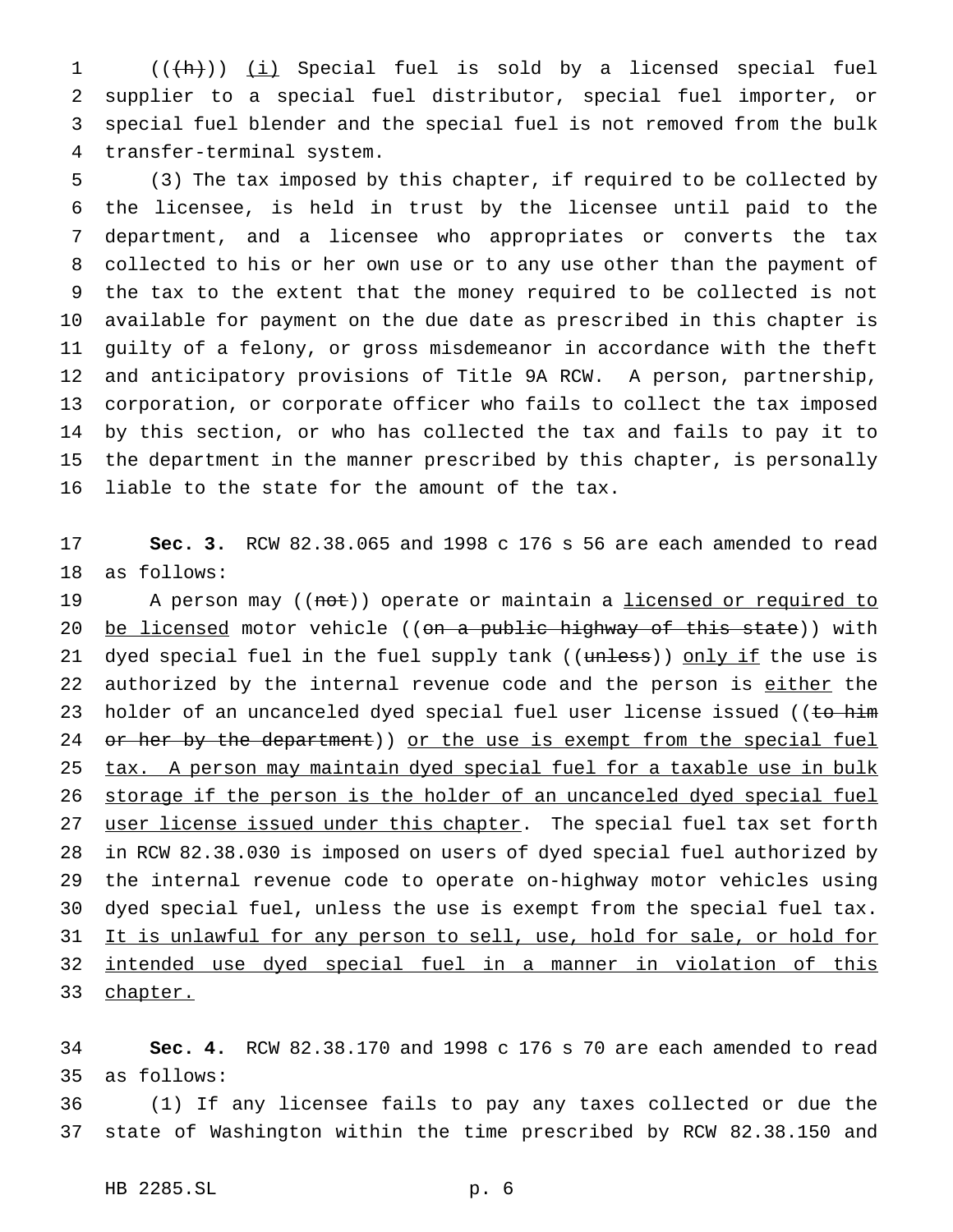82.38.160, the licensee shall pay in addition to such tax a penalty of ten percent of the amount thereof.

 (2) If it be determined by the department that the tax reported by any licensee is deficient it may proceed to assess the deficiency on the basis of information available to it and there shall be added to this deficiency a penalty of ten percent of the amount of the deficiency.

 (3) If any licensee, whether or not he or she is licensed as such, fails, neglects, or refuses to file a special fuel tax report required under this chapter, the department may, on the basis of information available to it, determine the tax liability of the licensee for the period during which no report was filed, and to the tax as thus determined, the department shall add the penalty and interest provided in subsection (2) of this section. An assessment made by the department pursuant to this subsection or to subsection (2) of this section shall be presumed to be correct, and in any case where the validity of the assessment is drawn in question, the burden shall be on the person who challenges the assessment to establish by a fair preponderance of the evidence that it is erroneous or excessive as the case may be.

 (4) If any licensee establishes by a fair preponderance of evidence that his or her failure to file a report or pay the proper amount of tax within the time prescribed was due to reasonable cause and was not intentional or willful, the department may waive the penalty prescribed in subsections (1), (2), and (3) of this section.

 (5) If any licensee files a false or fraudulent report with intent to evade the tax imposed by this chapter, there shall be added to the amount of deficiency determined by the department a penalty equal to twenty-five percent of the deficiency, in addition to the penalty provided in subsection (2) of this section and all other penalties prescribed by law.

 (6) Any special fuel tax, penalties, and interest payable under this chapter shall bear interest at the rate of one percent per month, or fraction thereof, from the first day of the calendar month after the amount or any portion thereof should have been paid until the date of payment: PROVIDED, That the department may waive the interest when it determines that the cost of processing the collection of the interest exceeds the amount of interest due.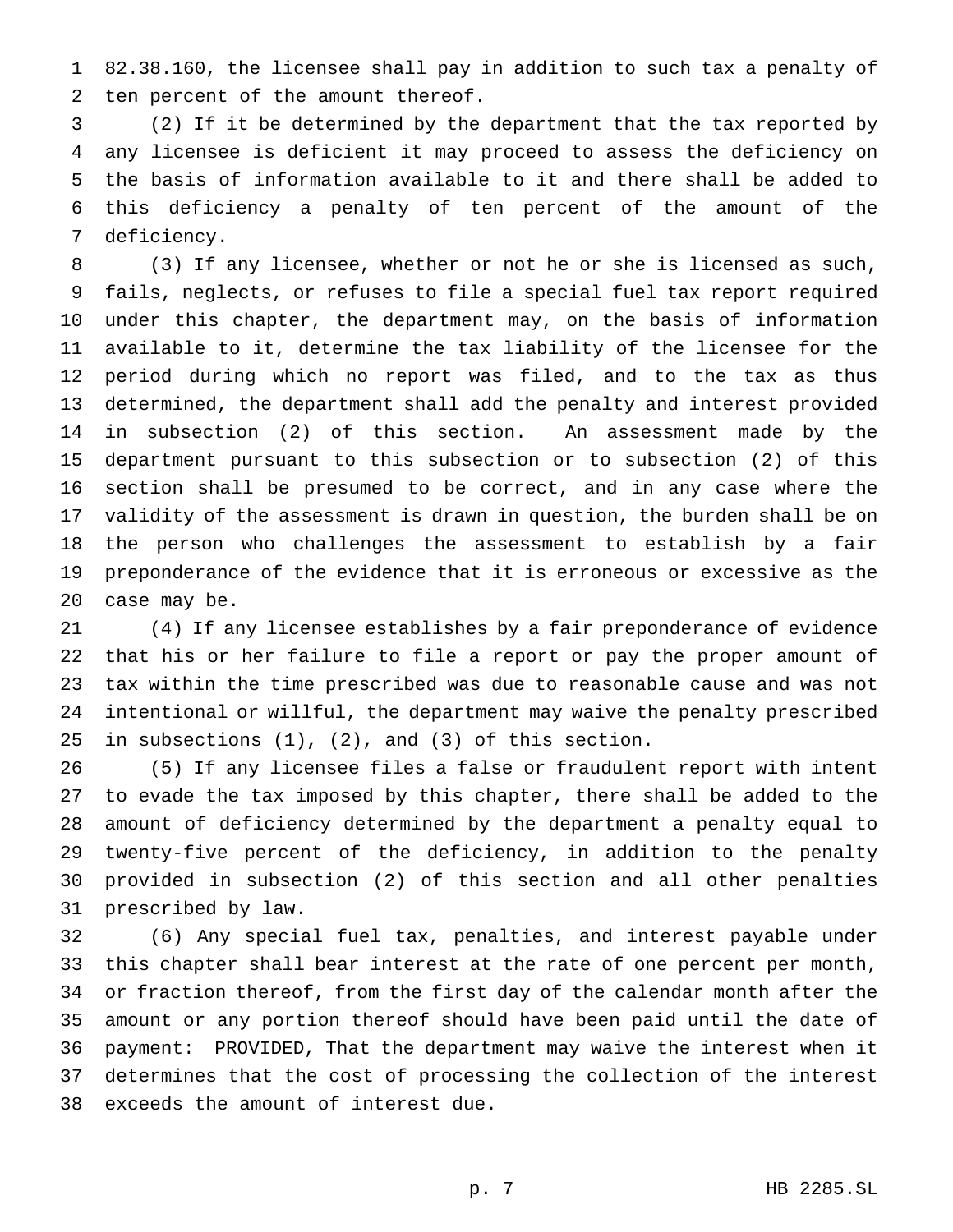(7) Except in the case of violations of filing a false or fraudulent report, if the department deems mitigation of penalties and interest to be reasonable and in the best interests of carrying out the purpose of this chapter, it may mitigate such assessments upon whatever terms the department deems proper, giving consideration to the degree and extent of the lack of records and reporting errors. The department may ascertain the facts regarding recordkeeping and payment penalties in lieu of more elaborate proceedings under this chapter.

 (8) Except in the case of a fraudulent report or of neglect or refusal to make a report, every deficiency shall be assessed under subsection (2) of this section within five years from the twenty-fifth day of the next succeeding calendar month following the reporting period for which the amount is proposed to be determined or within five years after the return is filed, whichever period expires the later.

 (9) Any licensee against whom an assessment is made under the 16 provisions of subsection( $(s)$ ) (2) or (3) of this section may petition for a reassessment thereof within thirty days after service upon the licensee of notice thereof. If such petition is not filed within such thirty day period, the amount of the assessment becomes final at the expiration thereof.

 If a petition for reassessment is filed within the thirty day period, the department shall reconsider the assessment and, if the licensee has so requested in his or her petition, shall grant such licensee an oral hearing and give the licensee ten days' notice of the time and place thereof. The department may continue the hearing from time to time. The decision of the department upon a petition for reassessment shall become final thirty days after service upon the licensee of notice thereof.

 Every assessment made by the department shall become due and payable at the time it becomes final and if not paid to the department when due and payable, there shall be added thereto a penalty of ten percent of the amount of the tax.

 (10) Any notice of assessment required by this section shall be served personally or by certified or registered mail; if by mail, service shall be made by depositing such notice in the United States mail, postage prepaid addressed to the licensee at his or her address as the same appears in the records of the department.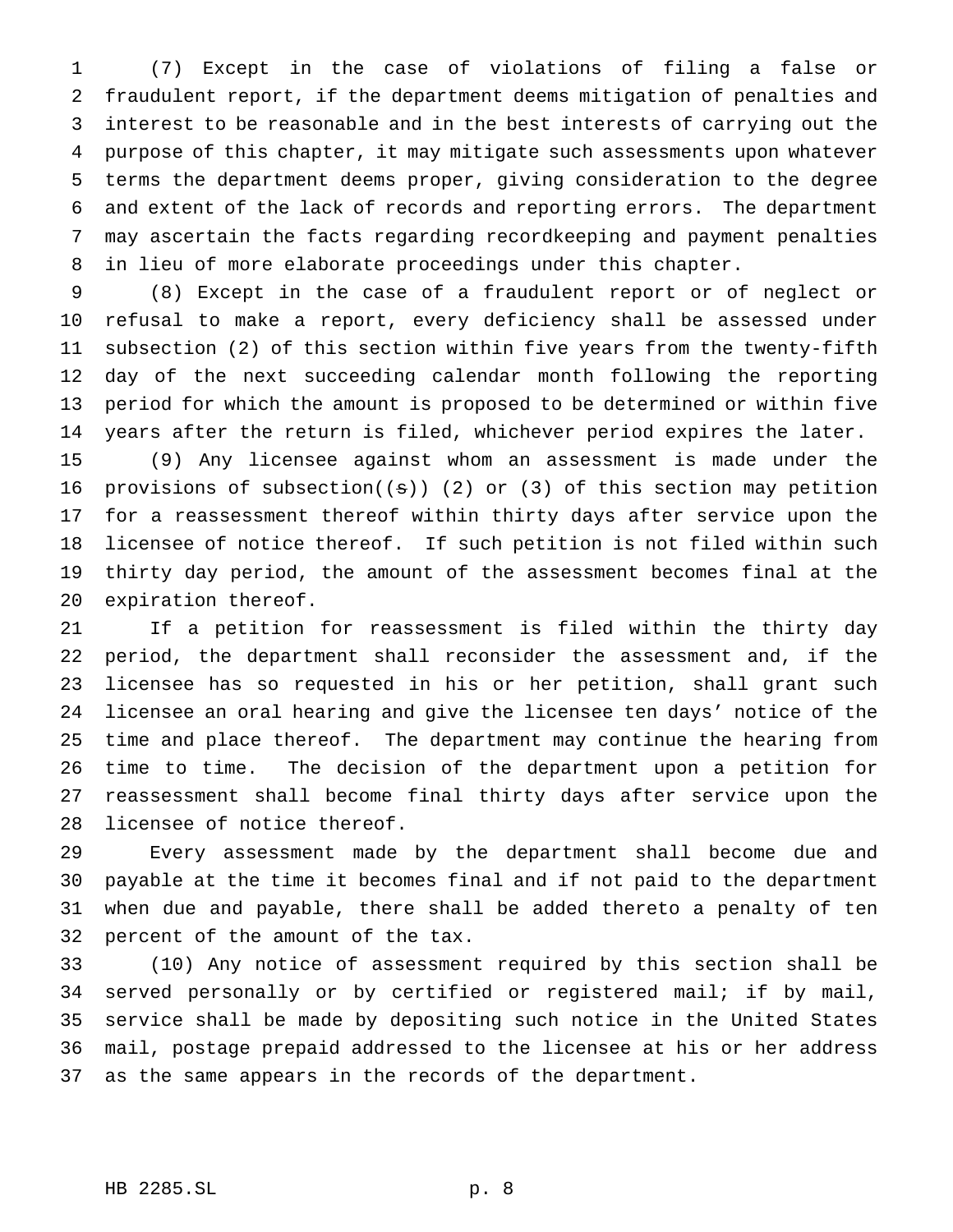(11) Any licensee who has had the licensee's special fuel license revoked shall pay a one hundred dollar penalty prior to the issuance of a new license.

 (12) Any person who, upon audit or investigation by the department, is found to have not paid special fuel taxes as required by this chapter shall be subject to cancellation of all vehicle registrations for vehicles utilizing special fuel as a means of propulsion. Any unexpired Washington tonnage on the vehicles in question may be transferred to a purchaser of the vehicles upon application to the department who shall hold such tonnage in its custody until a sale of the vehicle is made or the tonnage has expired.

12 (13) Unless the use is exempt from the special fuel tax, or expressly authorized by the internal revenue code and this chapter, a 14 person ((using)) having dyed special fuel in the ((propulsion)) fuel 15 supply tank of a motor vehicle ((upon the highways of this state)) that is licensed or required to be licensed is subject to a civil penalty of ten dollars for each gallon of dyed special fuel placed into the supply tank of the motor vehicle, or one thousand dollars, whichever is greater. The civil penalty collected as a result of this subsection must be deposited in the motor vehicle fund. The penalties must be collected and administered under this chapter.

22 (14) A person who maintains dyed special fuel in bulk storage for an intended sale or use in violation of this chapter is subject to a 24 civil penalty of ten dollars for each gallon of dyed special fuel, or 25 one thousand dollars, whichever is greater, currently or previously maintained in bulk storage by the person. The civil penalty collected as a result of this subsection must be deposited in the motor vehicle fund. The penalties must be collected and administered under this 29 chapter.

 (15) For the purposes of enforcement of this section, the Washington state patrol or other commercial vehicle safety alliance- certified officers may inspect, collect, and secure samples of special fuel used in the propulsion of a vehicle operated upon the highways of this state to detect the presence of dye or other chemical compounds.  $((+15))$   $(16)$  The Washington state patrol shall, by January 1, 1999, develop and implement procedures for collection, analysis, and storage of fuel samples collected under this chapter.

38  $((+16))$   $(17)$  RCW 43.05.110 does not apply to the civil penalties imposed under subsection (13) of this section.